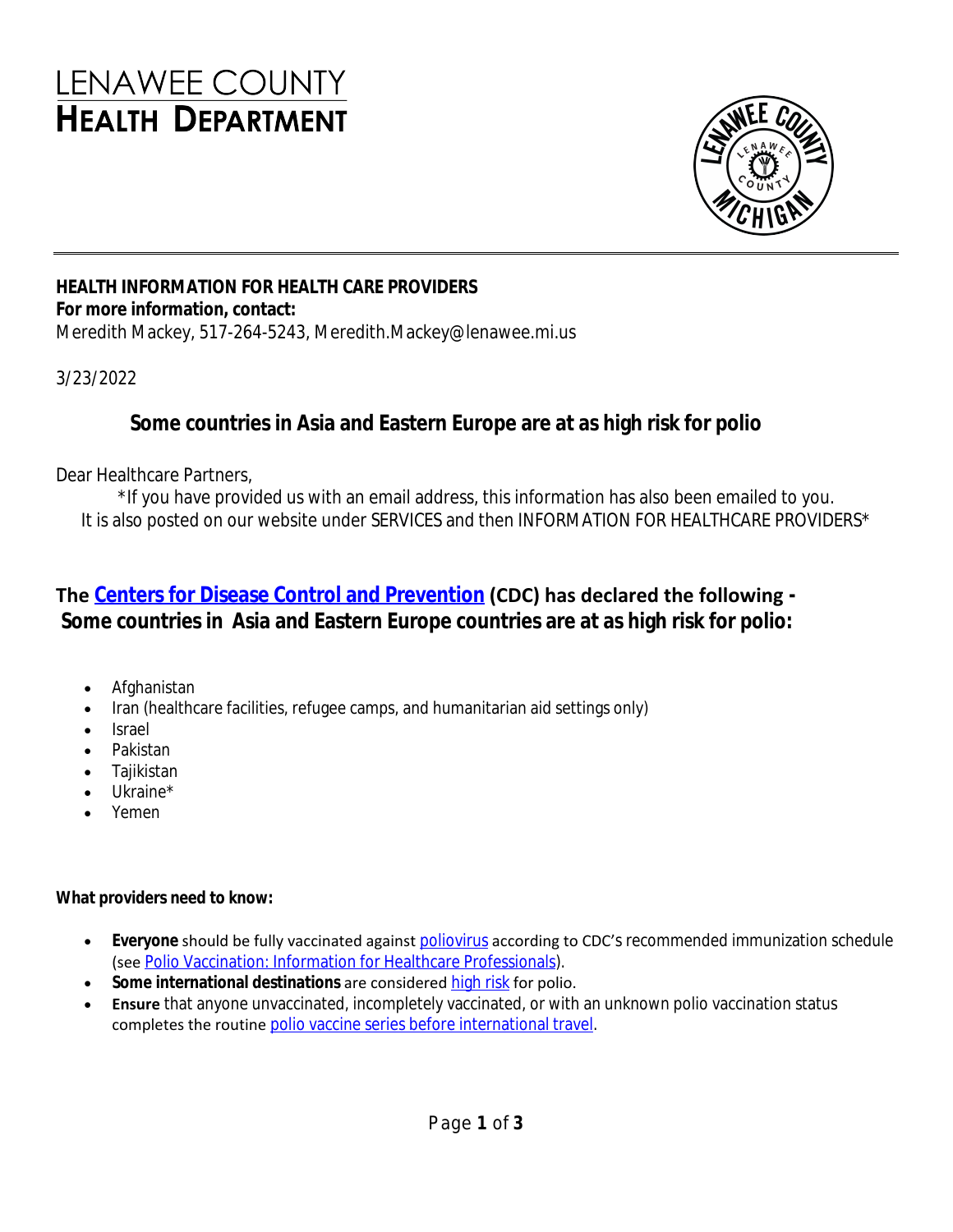### **Infants and Children**

CDC recommends that all infants and children in the United States are vaccinated against polio with four doses of the IPV vaccine given at ages 2 months, 4 months, 6-18 months, and 4-6 years. **Infants and children traveling to areas where the risk of getting polio is greater should complete the routine series before departure.**

If a child cannot complete the routine series before departure, an **accelerated schedule is recommended** as follows:

- First dose at age 6 weeks or older
- Second dose 4 or more weeks after the first dose
- Third dose 4 or more weeks after the second dose
- Fourth dose 6 or more months after the third dose
- If the accelerated schedule cannot be completed before leaving, the remaining doses should be given in the affected country, or upon return home, at the intervals recommended in the accelerated schedule. In addition, children completing the accelerated schedule should still receive a dose of IPV at 4 years old or older, if it has been at least 6 months after the previous dose.

#### **Adult Travelers**

CDC recommends administering a single, [lifetime booster dose](https://gcc02.safelinks.protection.outlook.com/?url=https%3A%2F%2Fwww.cdc.gov%2Fpolio%2Fwhat-is-polio%2Ftravelers.html&data=04%7C01%7CMDHHS-CHECCComms%40michigan.gov%7C596ebf7aa1f641c5ea0908da0b7c3c3a%7Cd5fb7087377742ad966a892ef47225d1%7C0%7C0%7C637834925449799110%7CUnknown%7CTWFpbGZsb3d8eyJWIjoiMC4wLjAwMDAiLCJQIjoiV2luMzIiLCJBTiI6Ik1haWwiLCJXVCI6Mn0%3D%7C3000&sdata=ZZ1iQ5WPRO5QaDlu7n3xu17qTA%2FKAVx21%2BhHgaaIeHc%3D&reserved=0) of inactivated poliovirus vaccine (IPV) to adult travelers that meet all three of the following conditions:

- Are going to destinations considered high risk for polio
- Have previously completed the full, routine polio vaccine series
- Have not already received an adult booster dose

#### **High Risk Adults**

Three groups of adults are at higher risk and should consider polio vaccination in the following situations:

- You are traveling to a country where the risk of getting polio is greater.
- You are working in a laboratory and handling specimens that might contain polioviruses.
- You are a healthcare worker treating patients who could have polio or have close contact with a person who could be infected with poliovirus.

Adults in these three groups who have never been vaccinated against polio should get 3 doses of IPV:

- The first dose at any time,
- The second dose 1 to 2 months later,
- The third dose 6-12 months after the second